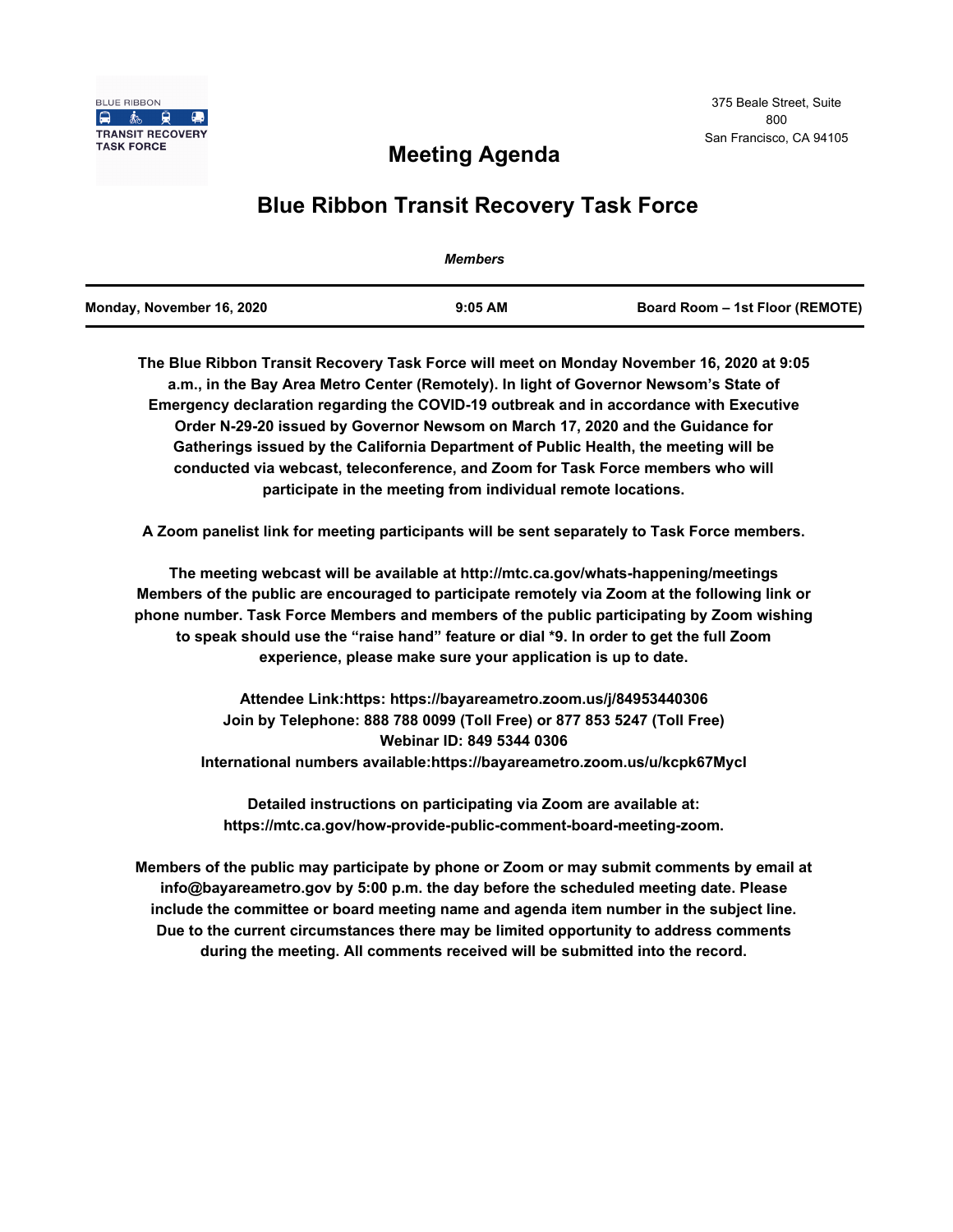#### **1. Roll Call / Confirm Quorum**

*A quorum of this Task Force shall be a majority of its voting members (17)*

## **2. Chair Comments**

*Commissioner Jim Spering*

### **3. Consent Calendar**

| 3а. | 20-1472             | Minutes of the October 26, 2020 Meeting |  |
|-----|---------------------|-----------------------------------------|--|
|     | <b>Action:</b>      | Approval                                |  |
|     | <b>Attachments:</b> | Draft Meeting Minutes BRTRTF 10 26 2020 |  |
| 3b. | 20-1473             | <b>BRTRTF #6 Meeting Summary</b>        |  |
|     | <b>Action:</b>      | Approval                                |  |
|     | <b>Attachments:</b> | <b>BRTRTF #6 Meeting Summary Memo</b>   |  |

#### **4. Revised Decision Making Process**

*Over the remaining time of the Task Force, there may be occasions when timely actions will be required to advance development of the Public Transit Transformation Action Plan. To facilitate this decision-making process, recommendations on a revised process will be presented to the Task Force for consideration and approval.*

**4a.** [20-1628](http://mtc.legistar.com/gateway.aspx?m=l&id=/matter.aspx?key=21493) Revised Decision Making Process Approval *Action:* Steve Kinsey, CivicKnit *Presenter:* [Revised Decision Making Memo](http://mtc.legistar.com/gateway.aspx?M=F&ID=d5ec7733-6cd3-49a0-abc2-6790cca5cf3a.pdf) [Decision Making Member instructions](http://mtc.legistar.com/gateway.aspx?M=F&ID=271eb663-4558-4f35-a257-343043c9f21b.pdf) *Attachments:*

#### **5. Stage 3: Transformation Action Plan**

*Revised goals and objectives for the Transformation Action Plan will be presented to the Task Force members for consideration and approval. Additionally, a discussion on Goal 2: Advancing Equity will be initiated and we are seeking Task Force member input on the developing draft equity principles.*

**5a.** [20-1625](http://mtc.legistar.com/gateway.aspx?m=l&id=/matter.aspx?key=21490) Revised Goals and Objectives Approval *Action:* Steve Kinsey, CivicKnit *Presenter:* [Revised Goals Intro Memo](http://mtc.legistar.com/gateway.aspx?M=F&ID=f0bd2f8e-3597-47eb-99ea-c0b97988ce8c.pdf) [Revised Goals and Objectives Presentation](http://mtc.legistar.com/gateway.aspx?M=F&ID=fffdfb08-6f16-4082-a269-de2db56cdaa4.pdf) *Attachments:*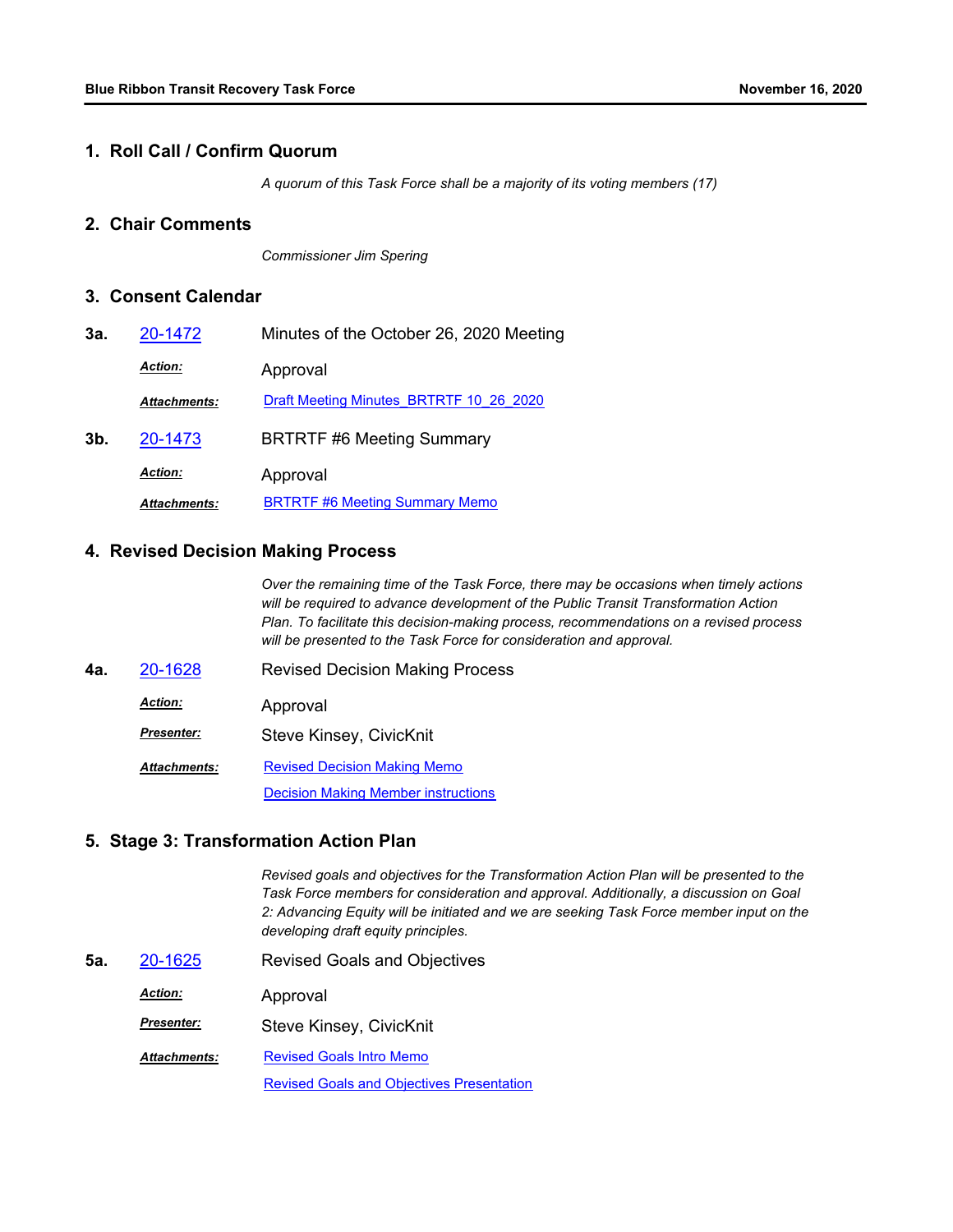**5b.** [20-1627](http://mtc.legistar.com/gateway.aspx?m=l&id=/matter.aspx?key=21492) Advancing Equity and Development of Principles *Action:* Information *Presenter:* Steve Kinsey, CivicKnit and Therese McMillan, MTC **Attachments:** [Advancing Equity\\_Presentation](http://mtc.legistar.com/gateway.aspx?M=F&ID=0f99c6a5-49c2-4b5b-a4d3-2a4667c7ae9a.pdf)

#### **6. Short and long term funding priorities for Voices for Public Transportation**

*Representatives from the Voices for Public Transportation coalition will be outlining the priorities of their members in the face of the immediate transportation funding crisis caused by Covid-19, and the long term needs for a successful transit system in the Bay Area.* **6a.** [20-1626](http://mtc.legistar.com/gateway.aspx?m=l&id=/matter.aspx?key=21491) Short and long term funding priorities for Voices for Public Transportation *Action:* Information Ellen Wu, Hayley Currier, Ian Griffiths (Voices for Public Transportation) *Presenter:* [Voices for Public Transportation Presentation](http://mtc.legistar.com/gateway.aspx?M=F&ID=9e3e486a-4f16-45c7-b3e3-4b6c5f393197.pdf) **[Transmittal letter for materials](http://mtc.legistar.com/gateway.aspx?M=F&ID=39787e33-118b-42bb-aceb-fec05430bd0c.pdf)** [1\) Voices for Public Transportation Voter Survey Research \(March 2020\)](http://mtc.legistar.com/gateway.aspx?M=F&ID=6c1309a7-212b-4fda-8bab-b0407887cc21.pdf) [2\) Regional Transportation Measure Revenue Estimates \(December 2019\)](http://mtc.legistar.com/gateway.aspx?M=F&ID=83d7aaf5-87eb-4ad3-9732-6ed5b4ada6df.pdf) [3\) Operations Funding for a World-Class Transit System \(September 2020\)](http://mtc.legistar.com/gateway.aspx?M=F&ID=70e3574b-5d28-44b9-a2d3-1d9727ea55b3.pdf) *Attachments:*

#### **7. Public Comments / Other Business**

| 7а. | 20-1624             | <b>Correspondence Received</b>                   |
|-----|---------------------|--------------------------------------------------|
|     | <b>Attachments:</b> | <b>Public Advocates comments to BRTRTF</b>       |
| 7b. | 20-1708             | Additional Information                           |
|     | <b>Action:</b>      | Information                                      |
|     | <b>Attachments:</b> | <b>Transit Operator Ridership Update Handout</b> |

## **8. Meeting Summary**

| 8а. | 20-1720             | Roadmap                 |
|-----|---------------------|-------------------------|
|     | <b>Action:</b>      | Information             |
|     | <b>Presenter:</b>   | Steve Kinsey, CivicKnit |
|     | <b>Attachments:</b> | Roadmap-Nov-BRTRTF      |

#### **9. Adjournment**

*The next meeting of the Blue Ribbon Transit Recovery Task Force will be held Monday, December 14, 2020 at 1:05 p.m. remotely and by webcast as appropriate.*